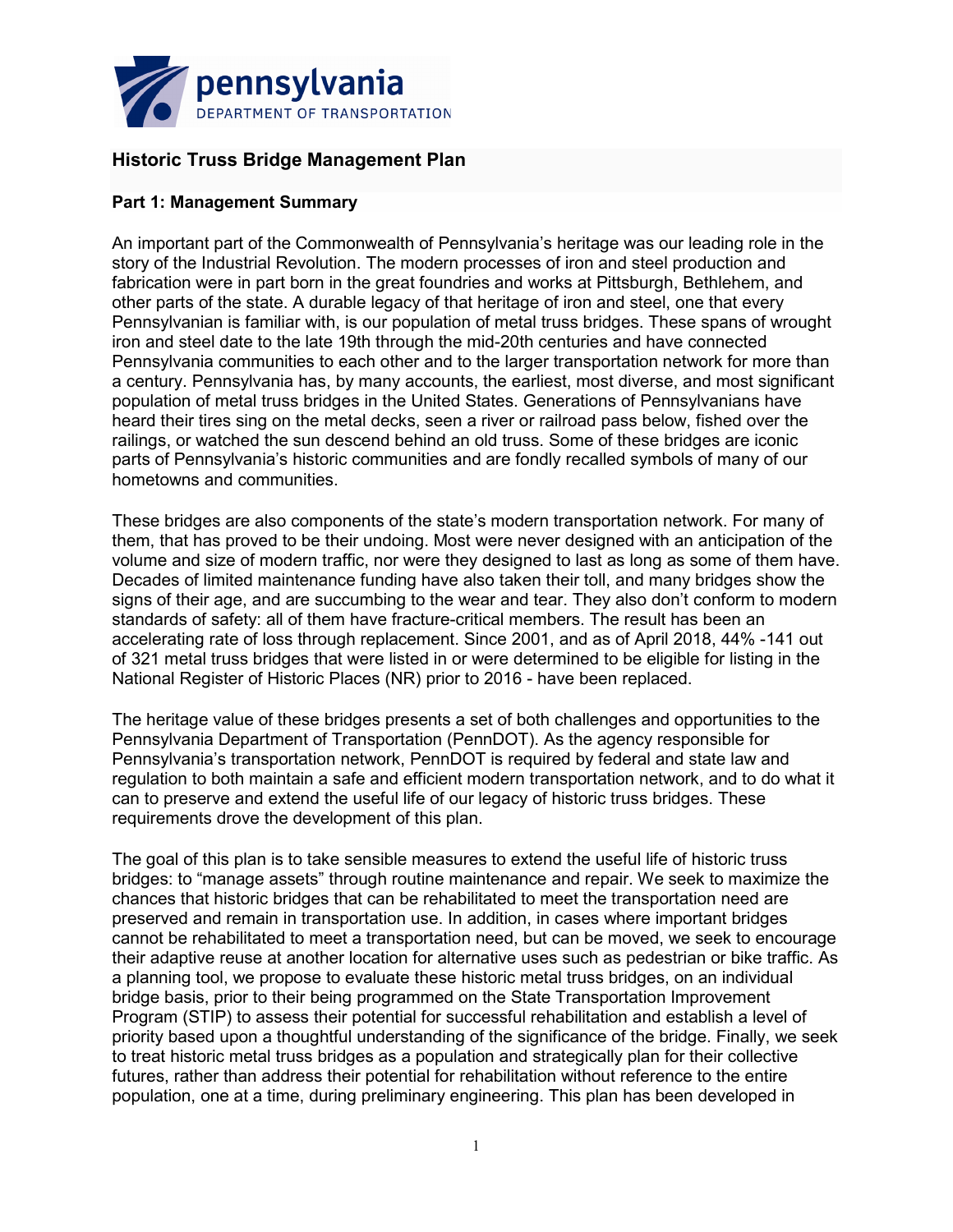consultation with our partners at the Pennsylvania State Historic Preservation Office (PA SHPO) and the Federal Highway Administration (FHWA). Using the Plan A large and disparate group of stakeholders have some interest in the issue of truss bridge management and preservation, and some of those interests diverge considerably.

There is a large community of technical subject experts who need guidance and who have defined responsibilities in the process of managing truss bridges. Those experts include: Public and Private Sector Engineers and transportation agency staffers (FHWA, PennDOT, Community and Transportation Planners (including Metropolitan and Rural Planning Organization Staff) Attorneys and Legal Staff Similarly, there are many other subject experts and interested parties with a stake in the management and future of truss bridges. Their interests and areas of expertise are quite different than the user-communities listed above, and they bring a very different set of expectations and perspectives to the management of truss bridges.

They include: State and Federal Agencies with consultation roles or shared interests on this issue (the PaSHPO, the Advisory Council on Historic Preservation, the Pennsylvania Department of Conservation and Natural Resources [DCNR], etc.) Emergency Services Providers, the Historic Preservation community, the Trail community, Elected officials, and county and local government officials and staff. Since these groups of stakeholders may have somewhat different interests, responsibilities and areas of expertise, the plan attempts to provide guidance that both the technical and more generalized stakeholders can use. In some cases, certain technical terminology will be defined in an appended glossary. Some sections of the plan are also explicitly directed at one community of users or the other, although every attempt has been made to make every section as accessible and readable as possible.

### *Elements of the Plan*

### *National Register Evaluation and Prioritization*

As of April 2018, there are 414 metal truss highway bridges remaining in Pennsylvania, a 51% loss since 2001 when there were 851 metal truss bridges. As the population of these bridges continues to age and decline, the remaining bridges continue to be evaluated, or reevaluated, for their National Register of Historic Places. status, both as individual structures and as potentially contributing parts of larger National Register Historic Districts. Ultimately, National Register eligibility or listing is one of the important criteria for further consideration of efforts to preserve truss bridges. PennDOT conducted a statewide historic bridge inventory and evaluation between 1996 and 2001 which resulted in consensus with the PaSHPO regarding the individual National Register eligibility of all state and locally owned bridges in PennDOT's Bridge Management System (BMS). A re-evaluation of metal truss bridges was conducted in 2008, and another was finalized in spring 2018. As a result of the 2017/2018 reevaluation, 54 bridges were evaluated as National Register eligible, resulting in a total population, as of May 2018, of 210 National Register eligible or listed metal truss bridges; this number reflects the removal of 13 previously eligible bridges that were determined not eligible in this reevaluation, 1 bridge determined not eligible by the Keeper of the National Register in 2010, and 10 eligible bridges that were moved or adaptively reused. The status of a bridge in terms of National Register eligibility as a contributing component of any historic district or site is on-going and generally occurs in relation to a project.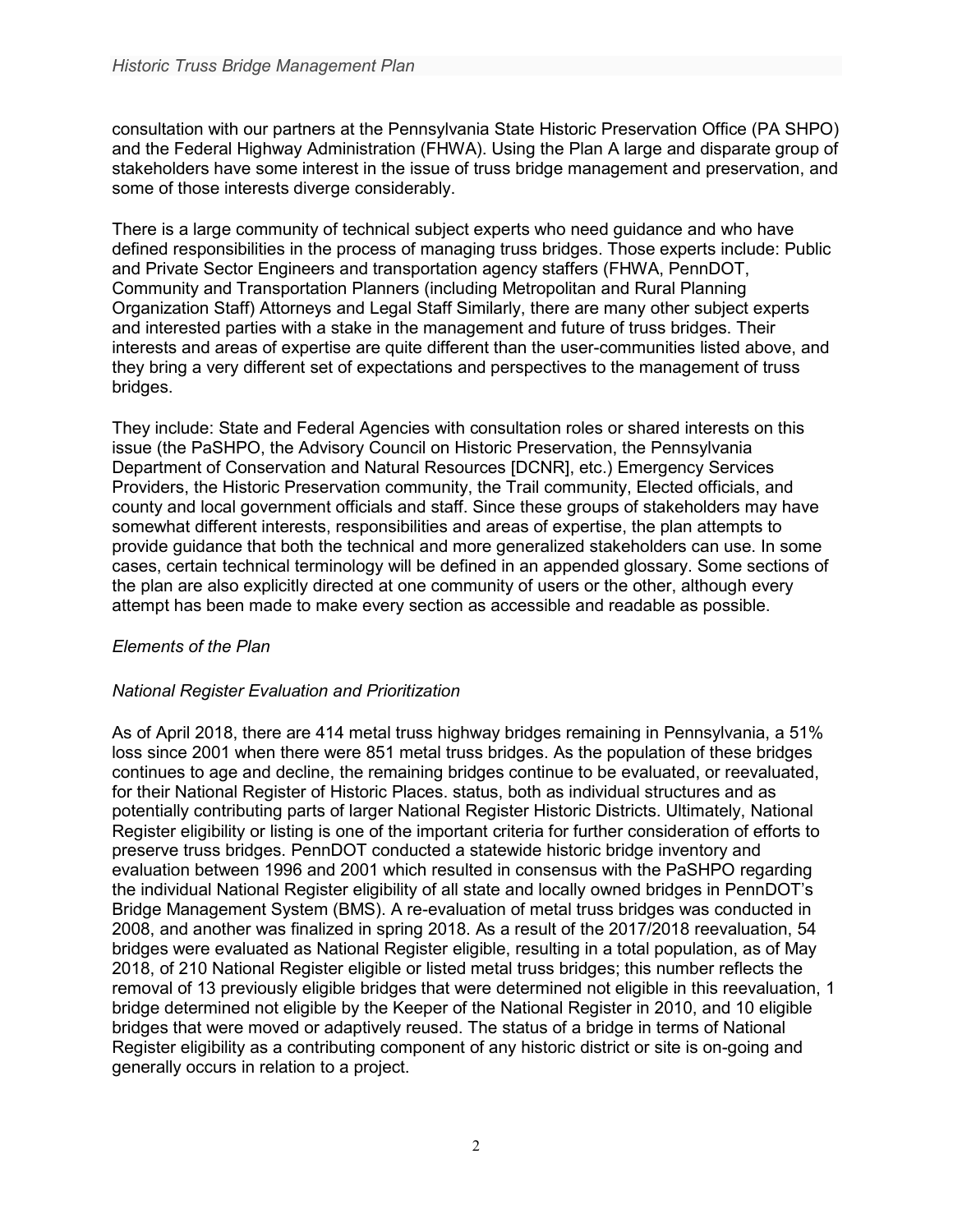State and federal law and regulation afford equal consideration to all historic bridges. That said, the National Register recognizes a hierarchy of importance, including the concept that some properties are "exceptionally important". The priority protocol in this plan recognizes these differences and categorizes the historic trusses as exceptional, high, or moderate priority. The priority protocol aids in planning decisions and facilitates appropriate mitigation and minimization measures during preliminary engineering, final design and/or construction.

### *Evaluating Preservation Potential*

Following National Register evaluations, the next step in the plan was the establishment of a benchmark for evaluating the preservation potential for each bridge as part of the transportation network. In general, that benchmark focuses on whether a bridge can, either through rehabilitation or maintenance, meet a benchmark of 15 tons (usually the minimum acceptable load carrying capacity for rehabilitated structures) and still retain its National Register integrity. Where a bridge is clearly designed for vehicular loads less than 15 tons a lower benchmark was utilized.

### *Preservation Assessments*

Individualized evaluations for each historic bridge, known as preservation assessments, were developed to fully evaluate the ability of the bridge to meet the benchmark. These include baseline information on bridge location, ownership, type and design, year built, dates of alterations and/or rehabilitations, width/length, number of spans, roadway classification and type of service, level of historic preservation priority and justification, character defining features, setting description, average daily traffic, observed crash history, safety features, proximity of alternate routes, summary of geometric deficiencies, hydraulics, condition rating, load ratings, and a summary of structural deficiencies. The assessments also include options for addressing structural deficiencies, including maintenance and rehabilitation to the Secretary of Interior's Standards, in order to meet the benchmark load capacity.

### *Maintenance Manual*

A guidance document for the maintenance of truss bridges has been prepared as part of this plan. The maintenance manual provides recommendations for specific kinds of regular care (for example, simple annual washing of bridges subject to salt and the elements to slow or prevent corrosion) that can greatly extend the useful life of truss bridges.

### *Planning, the National Environmental Policy Act, and Historic Truss Bridges*

The life cycle of all transportation projects begins with planning, progresses to design and into construction, and then integrates regular maintenance into completed infrastructure. Traditionally, the studies and evaluations required for projects to comply with the National Environmental Policy Act (NEPA) and other environmental laws and regulations, including Section 106 of the National Historic Preservation Act (Section 106), have always been done during the design phase of projects, after earlier stage planning decisions have already been made. For more than a decade now, federal transportation law and policy has been promoting the concept of integrating some of the environmental work for transportation projects into the earlier planning stage of project implementation. This initiative is known as PennDOT Connects in Pennsylvania or what the FHWA terms Planning and Environmental Linkages (PEL). In the most basic sense, the consideration of the environmental effects of proposed projects as early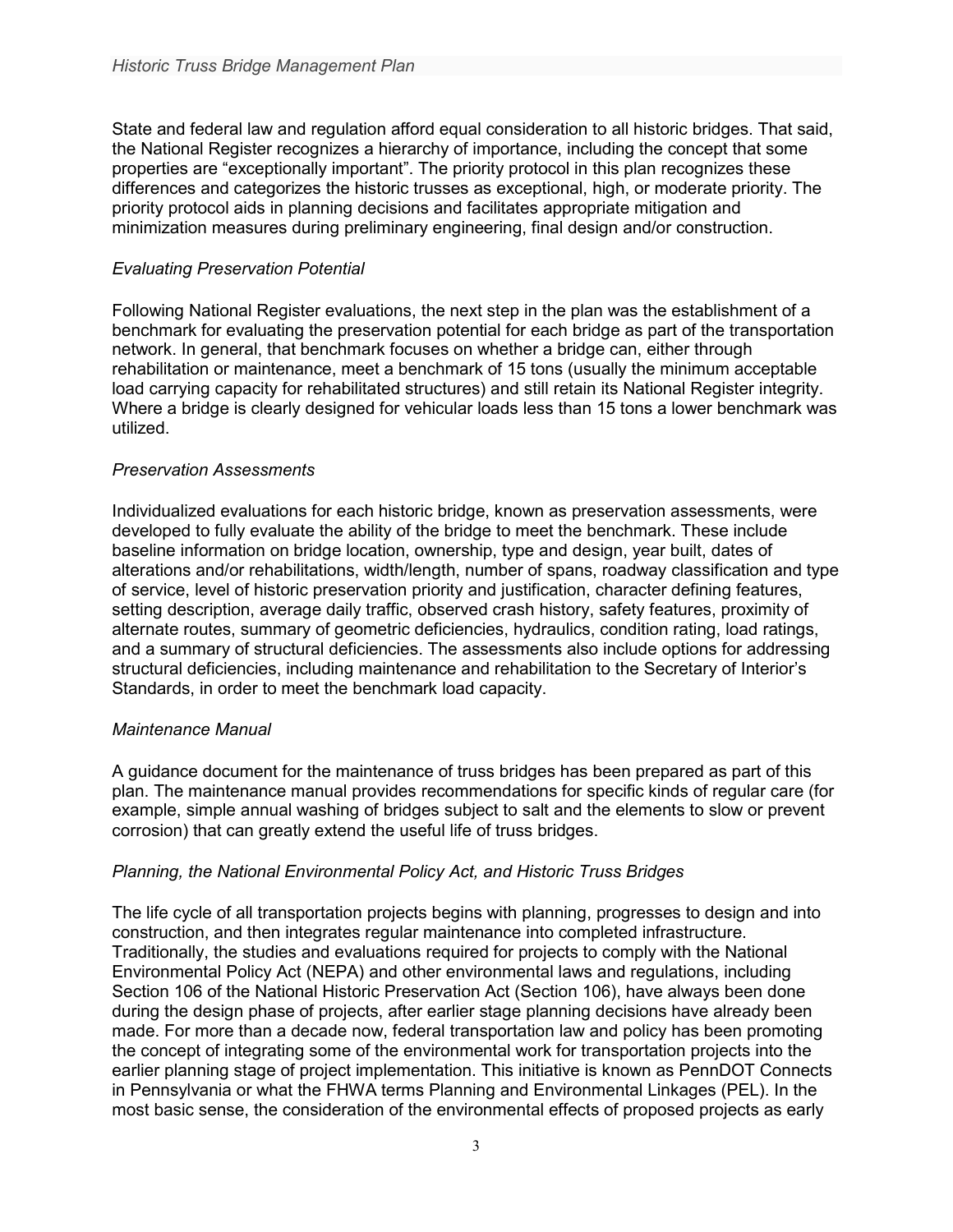as possible in project planning should result in projects that have more realistic budgets, that better address transportation needs, and that have less dramatic effects to all kinds of environmental resources, including heritage resources.

The Truss Bridge Management Plan included an explicit effort to integrate historic truss bridge management with PennDOT's existing planning program aimed at better establishing transportation needs at the particular crossings where the historic metal truss bridges exist. This effort included a number of elements which involved direct outreach to stakeholders including county or municipal bridge owners, MPOs and RPOs, historic preservation groups and advocates, and other stakeholders. PennDOT held 27 meetings statewide to discuss over 80 bridges. Meetings with these stakeholders resulted in a valuable exchange of information. Bridge owners learned about the history and significance of their bridges and insight on options for preservation or other project advancement in the future. PennDOT also collected information from local sources regarding issues and use of the bridge crossing (transportation needs or lack thereof), as well as future plans for the bridge if known. Adaptive reuse was also discussed, whether it be at a bridge's current location or at a new location. Information gathered at the local outreach meetings and from the preservation assessments was used to complete PennDOT Connects Screening Forms for each of the bridges. These forms serve as a transportation planning tool for proposals (potential future projects) being initiated by the MPO/RPO and for Asset Planning proposals from PennDOT.

Outreach is ongoing to other state agencies and organizations to identify adaptive reuse opportunities at locations like trails and parks.

This effort helps insure that when projects move from planning to design, project designers have all the tools and options available to implement projects that maximize the preservation opportunities for historic truss bridges.

### *Funding*

The plan anticipates the need for funding beyond simply addressing each individual bridge's needs. FHWA and PennDOT are investigating a program that could include line item(s) dedicated to the management of historic metal truss bridges. Alternatively, or in addition, mitigation dollars from replaced historic bridges could be banked into a dedicated fund to help cover historic truss rehabilitation and relocation activities.

### *Preservation Partnerships*

The plan anticipates the development of partnership opportunities with agencies and non-profits in the land management, trail and preservation communities for the adaptive reuse of bridges that aren't good candidates for preservation and continued use in-place. Agencies and organizations that manage trail programs or public lands can work with PennDOT to develop a list of needs for their networks, and to try to match suitable available bridges to those needs. As part of this effort, using funding provided through an inter-agency agreement from the FHWA, in 2016 the PA SHPO hired a staff member for a minimum of three years to assist in the development of partnerships and historic bridge marketing efforts.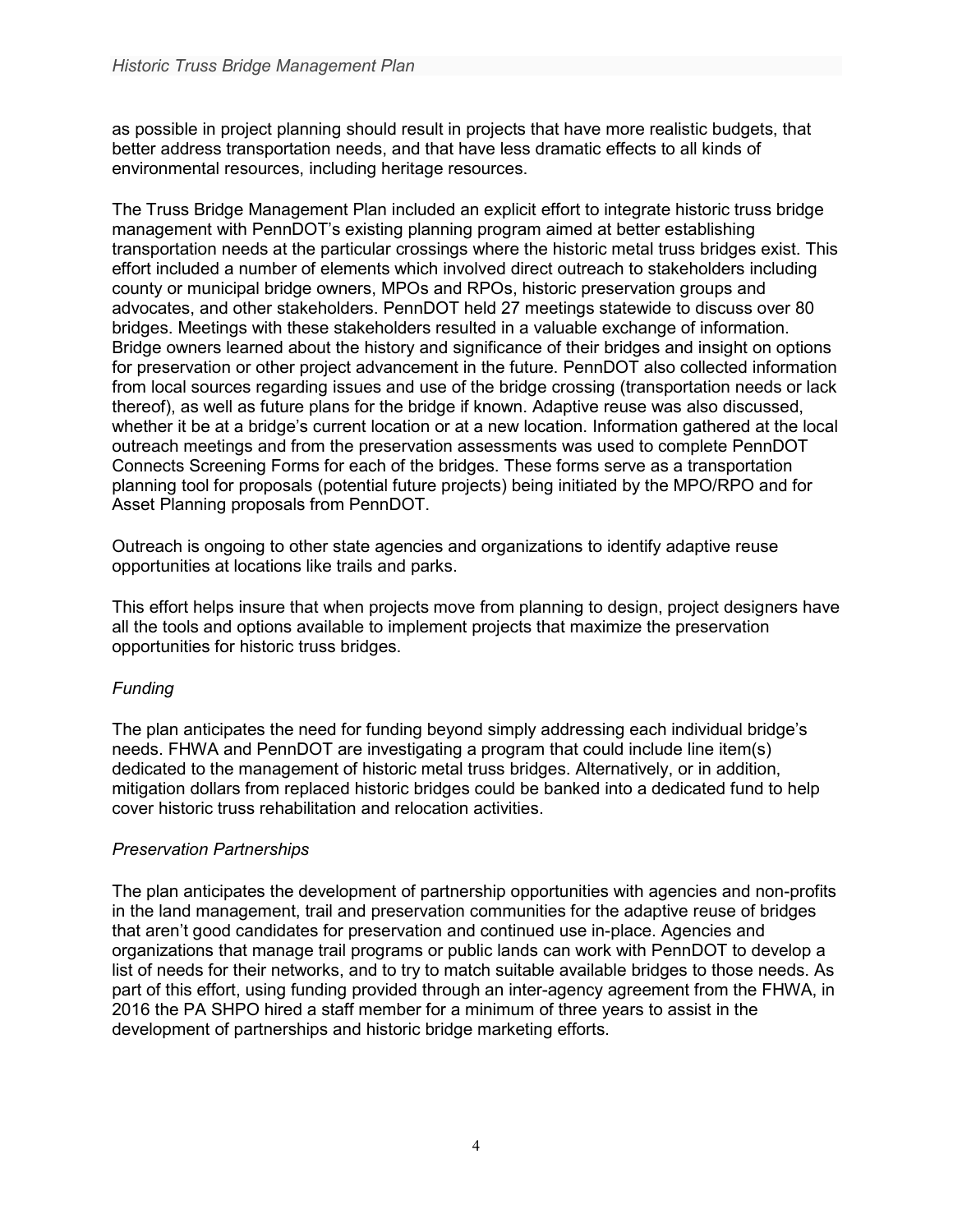# *National Historic Preservation Act Compliance*

Section 106 of the National Historic Preservation Act is the primary federal law that provides for consideration of National Register eligible or listed resources affected by federal actions. The specifics of how those resources are considered can be agreed to programmatically. Programmatic Agreements (PA's) can both streamline and clarify the specifics of compliance with Section 106. As a complement to the plan, the need for a Truss Bridge Management PA will be evaluated. If such an agreement will contribute to the successful management of the historic metal truss bridge population and will streamline PennDOT's compliance with federal law and regulation, a PA will be drafted.

### *Resources*

Appended to the plan are a variety of practical tools, plan components, and examples that will help promote the goals of proper management and stewardship of historic truss bridges.

### **Part 2: Evaluation**

### *Evaluating, Assessing and Prioritizing Historic Metal Truss Bridges*

Perhaps the most important elements of this plan are careful considerations of both the heritage value and preservation potential of each bridge. These are the elements that help guide planning, design and management decisions affecting the bridges. The heritage value of each bridge is derived from its National Register evaluation and whether and how it meets the preservation benchmark established in this plan. The preservation potential is also informed by the preservation assessments conducted for each bridge.

#### *National Register Evaluations and Status*

As noted in the management summary, the National Register status of metal truss bridges is one of the most critical elements for the evaluation of their heritage value. A determination of National Register eligibility under one or more of the four National Register Criteria is based on two separate but related evaluations: significance and integrity.

National Register evaluations of Pennsylvania's metal truss bridges were completed in 2001 and a reevaluation was completed in 2008. These evaluations produced a list of over 180 National Register eligible or listed bridges.

In the first half of 2018, inventoried metal truss bridges that were determined not eligible as individual structures for their engineering significance in the last round of evaluations (2008) underwent a re-evaluation of their National Register eligibility. The reevaluation resulted in a number of additional bridges being determined eligible for the National Register. The list of reevaluated bridges is now available. Newly eligible bridges will also be integrated into the transportation planning process.

Of course, conditions change, and this management plan recognizes that inevitability. Bridges may be removed and replaced, or rehabilitated, or moved for adaptive reuse. New information and better contexts may cause evaluations to evolve. Local or regional land use and transportation networks may change and affect the context of a bridge. This means that like all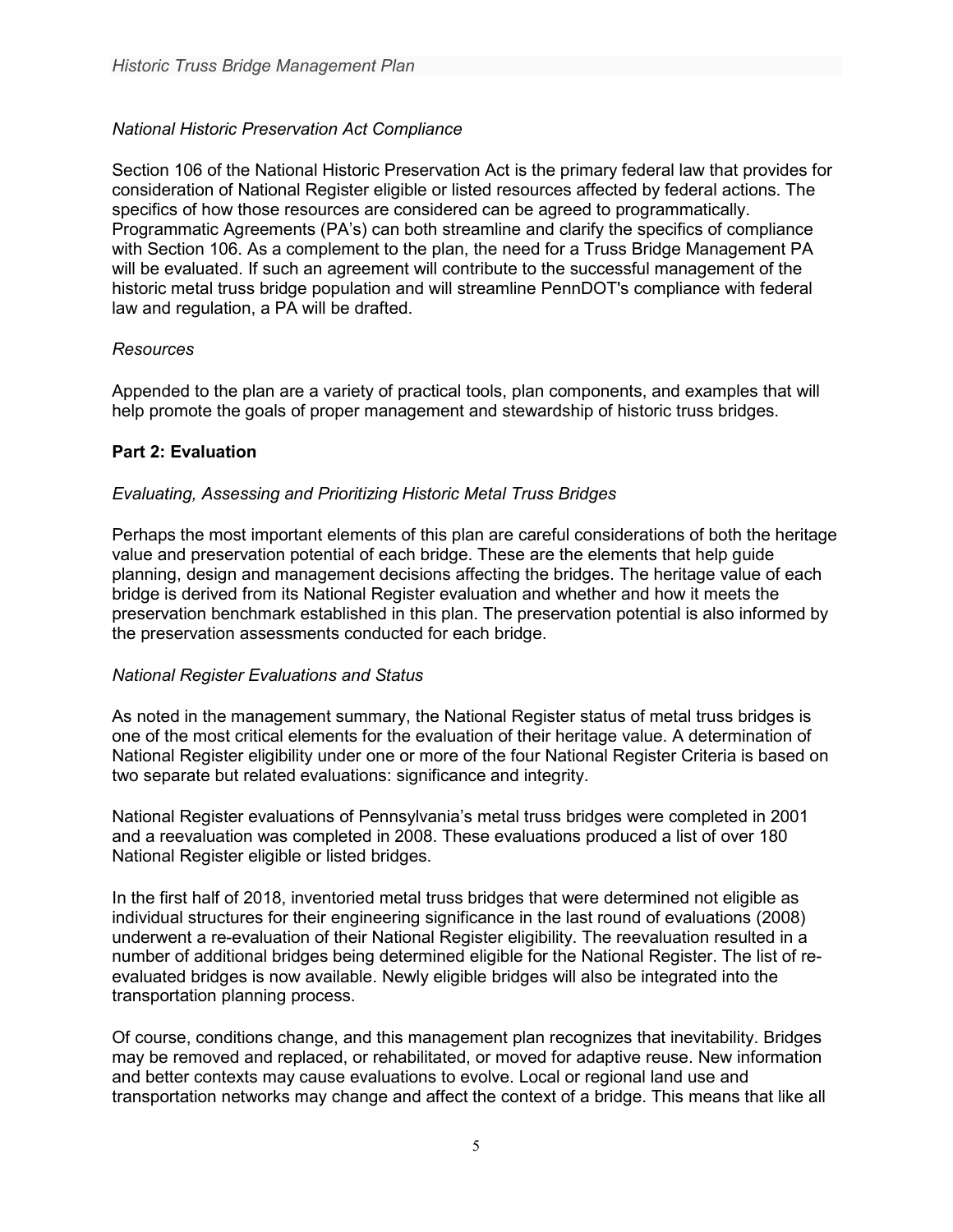populations of historic structures, these bridges will continue to undergo periodic re-evaluations of National Register eligibility. The management plan calls for re-evaluations at ten-year intervals, so the next anticipated re-evaluation effort would occur in 2026. Obviously, if new information regarding the individual eligibility of any particular bridge becomes available, reevaluation of that bridge could take place sooner.

Another important consideration in evaluating the National Register status of bridges is their potential to be contributing elements to a larger National Register eligible or listed Historic District. Some of the historic metal truss bridges have already been evaluated and determined eligible as components of a National Register Historic District, even though in some cases they did not meet National Register criteria for eligibility as individual structures. Others have never been evaluated for inclusion in a historic district. In still other cases, the landscapes and communities around these bridges have never been formally evaluated to determine if a National Register Eligible Historic District is present. Normally, an evaluation and determination of a potential historic district would occur as part of the Section 106 of the National Historic Preservation Act (Section 106) process as part of a project involving the bridge.

As a planning tool for these bridges, the PA SHPO conducted an inventory of both existing and potentially eligible historic districts in proximity to truss bridges. They have also completed preliminary evaluations of the potential each bridge might have to contribute to these districts. It must be noted that the potential districts defined in the inventory never had formal determinations of National Register eligibility.

You can download the PA SHPO's report on potential, eligible and/or listed historic districts around historic trusses HERE.

### *Preservation Priority*

Section 106 and its implementing regulations provide for equal consideration of all eligible or listed bridges. That said, any effective resource planning effort for historic truss bridges has to account for the reality that each of Pennsylvania's eligible and listed bridges has a heritage value relative to the state's other eligible and listed bridges. That reality is acknowledged in other state-wide preservation plans (e.g., Vermont, Ohio, Indiana) and in planning and preservation guidance (NPS Preservation Planning Guidance). The effort to prioritize the heritage value of bridges is critical to their effective integration into the transportation planning process.

A clear and empirical path to the evaluation of preservation priority has to be based on measurable and relevant criteria. The criteria and benchmarks employed in this plan include a consideration of the various bridge designs (e.g. Pratt, Warren, Bowstring, etc.) and their rarity, context, unique or distinguishing technological and design features, and their condition. Our preservation priority evaluation divides the bridges into three priority categories: moderate, high and exceptional. The criteria that define each category are discussed below.

A point system was designed to evaluate truss bridges under Criterion C for eligibility for listing in the National Register. The following characteristic were used in the assignment of points:

#### *Characteristics*

• Built before 1900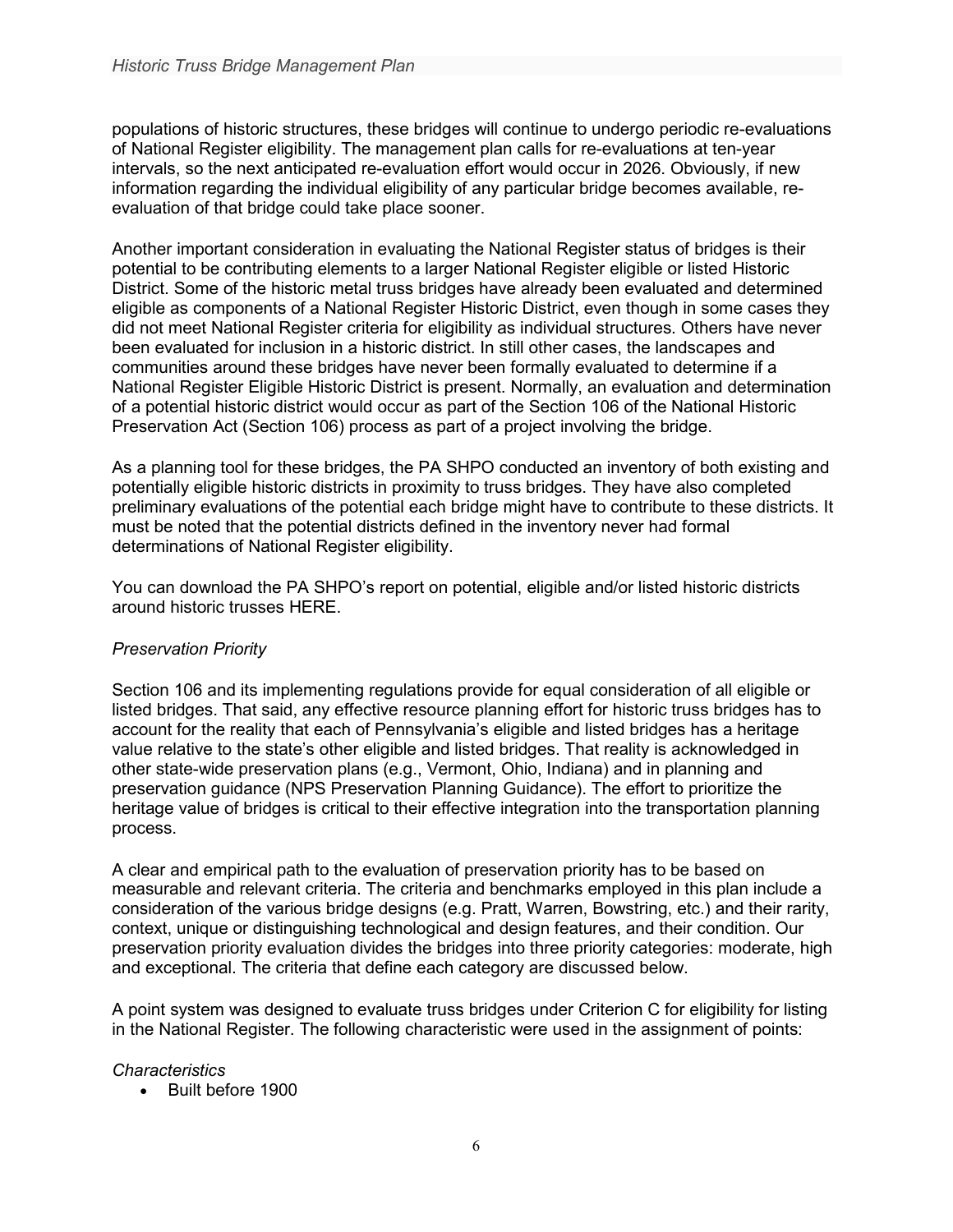- Constructed using wrought/cast iron Uncommon and/or distinctive type and design or the only known example in the state
- Early example in the state or region as defined by each type and design
- Earliest example of a state standard plan
- Rare in a region (as defined by PennDOT district) three or less truss bridges of the same type and design
- Exceptional span length compared to bridges of the same type and design
- Exceptional overall length compared to bridges of the same type and design
- Important or unusual special features or innovations that show evolution, variation, and/or transition of a type and design
- Outstanding technological achievements
- High artistic value Work of a Master (Important or prolific designer, builder, and/or engineer)

| Category           | <b>Characteristics</b>                                                                                                                                                                                           |
|--------------------|------------------------------------------------------------------------------------------------------------------------------------------------------------------------------------------------------------------|
| <b>Exceptional</b> | Exceptional bridges exhibit an average of 8 characteristics. (Range from 5 to<br>11 characteristics).                                                                                                            |
| <b>High</b>        | High bridges exhibit an average of 5 characteristics (Range from 4 to 7<br>characteristics). Some bridges exhibit more characteristics than average but<br>lack integrity to qualify as exceptional.             |
| <b>Moderate</b>    | Moderate bridges exhibit an average of 3 characteristics (Range from 2 to 6<br>characteristics). Some bridges exhibit more characteristics than average but<br>lack integrity to qualify as exceptional or high. |

**Notes: Exceptional** bridges exhibit a combination of most of the following characteristics. These bridges are usually the earliest bridges of each type and design. Many utilize wrought or cast iron in their construction. Most often these bridges are uncommon truss designs or the last remaining bridges of a type and design. They display multiple details that are rare or represent the era of experimentation. Many exhibit exceptionally long spans and/or overall bridge length. Most of these bridges are regionally important as the earliest bridge in the region and/or one of the last remaining bridge of a type and design in the region. Many of these bridges have high artistic value and are built by prolific or important builders. A few common bridges that are unaltered or complete examples may also be included in this category.

**High** bridges exhibit a combination of many but not most of the following characteristics. These bridges are usually early bridges but not necessarily the earliest of a type and design. A few may utilize wrought or cast iron in their construction, but most do not. Some are uncommon truss designs but lack other characteristics and/or integrity to be classified as exceptional. They often display details that are important in the evolution from the era of experimentation to the standardization of the truss design. Some exhibit exceptionally long spans and/or overall bridge length. Some of these bridges are regionally important as the earliest bridge in the region and/or one of the last remaining bridge of a type and design in the region. Many of these bridges have high artistic value and are built by prolific or important builders in the state. Some bridges express characteristics of a bridge categorized as exceptional but lack sufficient integrity to be classified as such.

**Moderate** bridges exhibit a combination of only a few of the following characteristics. A few bridges are early bridges but lack other characteristics of exceptional and high bridges. Most of these bridges do not utilize wrought or cast iron in their construction. A few are uncommon truss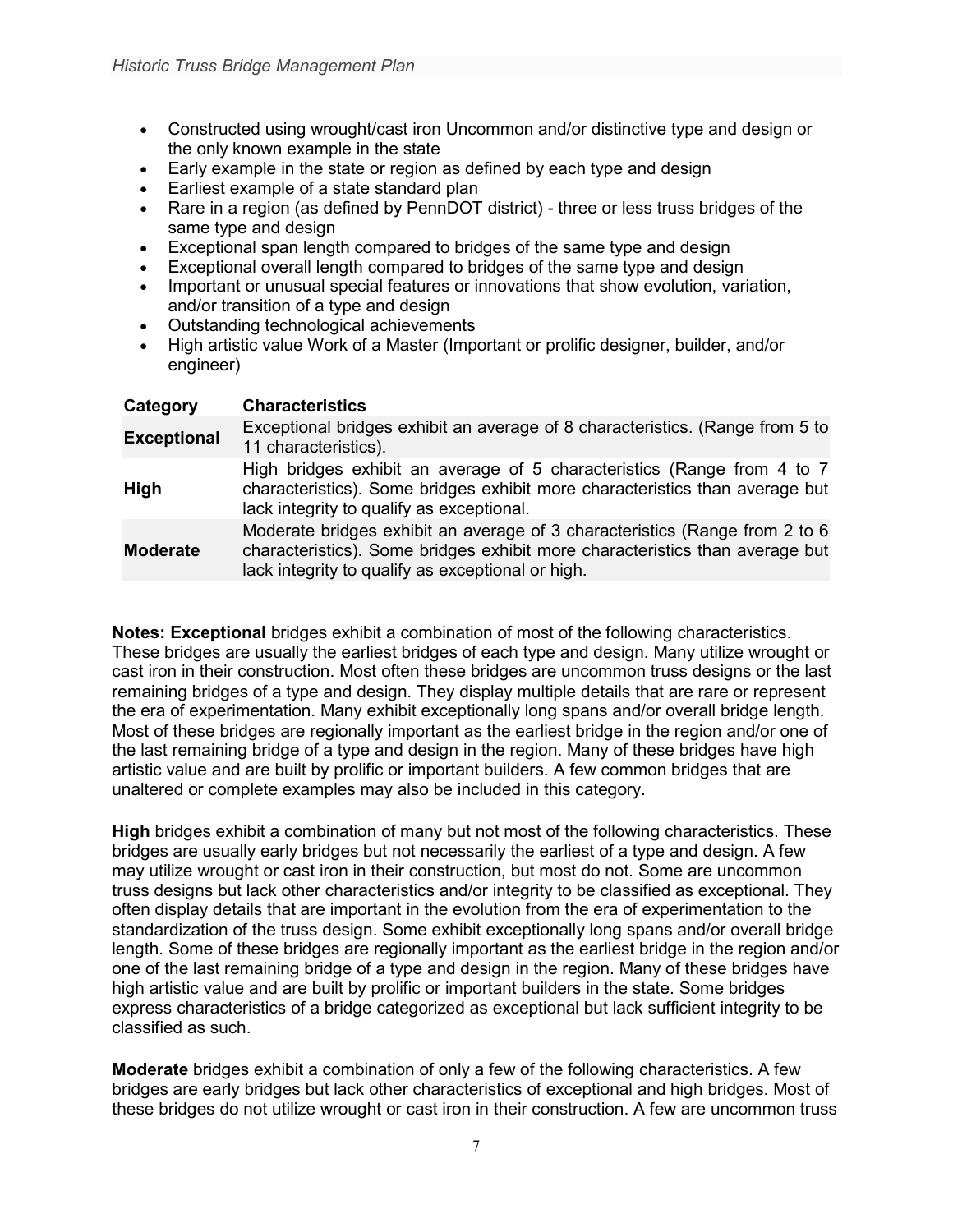designs but lack other characteristics and/or integrity to be classified as exceptional or high. They may display a detail that is important in the evolution from the era of experimentation to the standardization of the truss design and a few may display multiple details. A few exhibit exceptionally long spans and/or overall bridge length but lack other characteristics to be classified as high or exceptional. A few may be regionally important as the earliest bridge in the region and/or one of the last remaining bridge of a type and design in the region. A few of these bridges have high artistic value and are built by prolific or important builder in the state. Some bridges express characteristics of a bridge categorized as high but lack sufficient integrity to be classified as such.

As of this writing (March 2017), the bridge population is being evaluated against the prioritization matrix, and each bridge is being assigned to one of the three categories.

### **Preservation Assessments**

Of the eligible and listed bridges whose status was determined before 2016, 85 were identified as good candidate bridges for integration into the formal transportation planning process at PennDOT. The remaining bridges were not good candidates for planning for a variety of reasons. Some had already progressed beyond planning to design for rehabilitation or replacement. Some had already been rehabilitated, moved, or replaced. Some were railroad bridges. A list of the National Register listed or eligible bridges that are being integrated into the transportation planning segment of this plan can be found HERE. Preservation assessments are being prepared for these bridges.

Individualized preservation assessments were prepared for metal truss bridges that are expected to be integrated into the Departments planning process. In most cases, these assessments include an evaluation of each bridge's ability to meet the 15-ton benchmark and still retain its historic significance. The ability to meet a minimum load carrying capacity of 15 tons is generally considered the minimum load carrying capacity for rehabilitated structures that continue to serve most vehicular traffic, although some bridges that can't meet this benchmark can still be viable as pedestrian facilities. A limited but important caveat to this 15-ton benchmark lies in the original design capacities of some bridges. Since a few truss bridges were originally designed with a load capacity below15 tons, those bridges with lower designed capacities were evaluated for their ability to meet their original designed weight limits while retaining their historic integrity.

The assessments contain useful baseline information about each bridge including location, ownership, bridge type and design, year built, dates of alterations and/or rehabilitations, width/length, number of spans, roadway classification and type of service, preservation priority , character defining features (those features that enable a bridge to convey its engineering significance) , setting description, average daily traffic, observed crash history, safety features, proximity of alternate routes, a summary of structural geometry, hydraulics, condition rating, load ratings, and a summary of structural deficiencies. The assessments also include options that could address structural deficiencies including whether the problems can be addressed through maintenance or would require rehabilitation. The assessments are intended to help guide and inform planning organizations as they decide whether and how to program bridge projects on their Transportation Improvement Program (TIP) and Long-Range Transportation Plan (LRTP).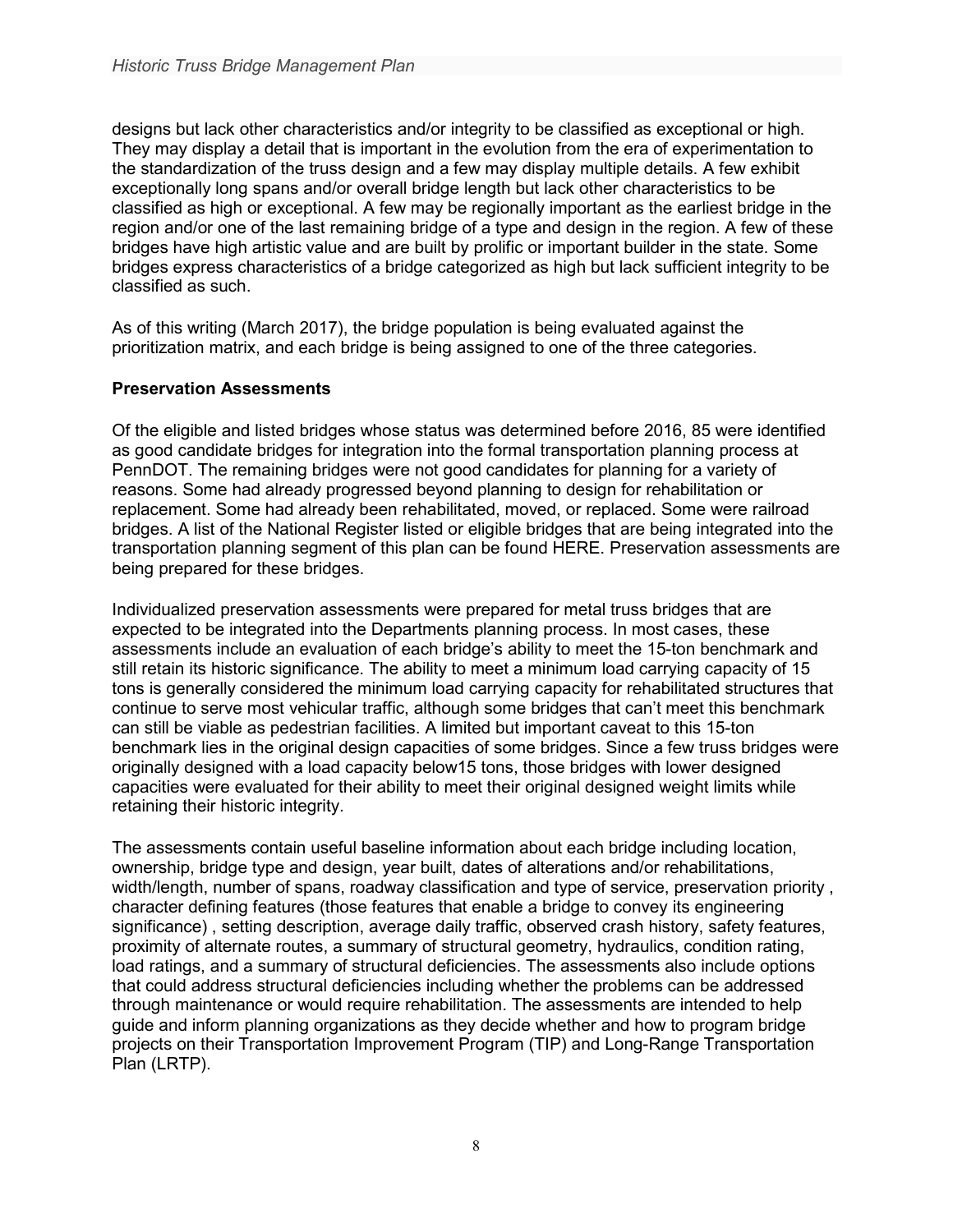# **Part 3: Planning**

### *Planning and Truss Bridge Management*

As noted earlier, the Truss Bridge Management Plan included an explicit effort to integrate historic truss bridge management with PennDOT's existing transportation planning process aimed at better establishing transportation needs at particular crossings where historic metal truss bridges currently stand. An honest and complete evaluation of those needs is critical to a determination of whether or not a bridge has rehabilitation potential for continued vehicular use at that location. Establishing and evaluating transportation needs requires a robust understanding of where a particular bridge fits in the larger context of a regional transportation network. That means addressing some important questions, for example:

What types of and how many vehicles use that crossing?

- Where are the local and regional fire stations, and ambulance centers and hospitals located?
- What do the known and planned local and regional school bus routes look like?
- Do oversized and or very heavy vehicles such as farm equipment or quarry trucks use this crossing? Is it possible and reasonable, for those vehicles to use alternative routes?
- What do local and regional land use plans project for current and planned growth in and around these bridges?

The answers to these and other related questions help transportation planners evaluate specific needs at any and every bridge location. The existing planning process makes use of standardized evaluation tools known as "PennDOT Connects Screening Forms" to establish those needs. The Historic Truss Bridge Management Plan employed both the bridge preservation assessments and the screening forms.

### *PennDOT Connects Screening Forms*

Screening Forms serve as a transportation planning tool for proposals (potential future projects) being initiated by the MPO/RPO and for Asset Planning proposals from PennDOT. The completed forms help identify candidate projects for inclusion in a planning organization's Long-Range Transportation Plan (LRTP) and State Transportation Improvement Plan (STIP). They are the first step in the project delivery process. The form collects pertinent data for conceptual engineering and environmental screening and provides a problem description to enable better decision-making in the identification and advancement of alternative proposals. In addition, potential alternative solutions and estimated scope, budget, and schedule are identified and refined in the form.

Based on the data in the preservation assessments, in combination with information gathered during the planning phase of the management plan, PennDOT produced screening forms for those bridges that could benefit by this process. Those forms established the transportation needs of the particular crossings. They inform stakeholders about the heritage value of these particular bridges and help promote the planning and implementation of project alternatives that contribute to their preservation, including the possibility of relocating an historic bridge for adaptive reuse, or reuse on a location where it can meet transportation needs.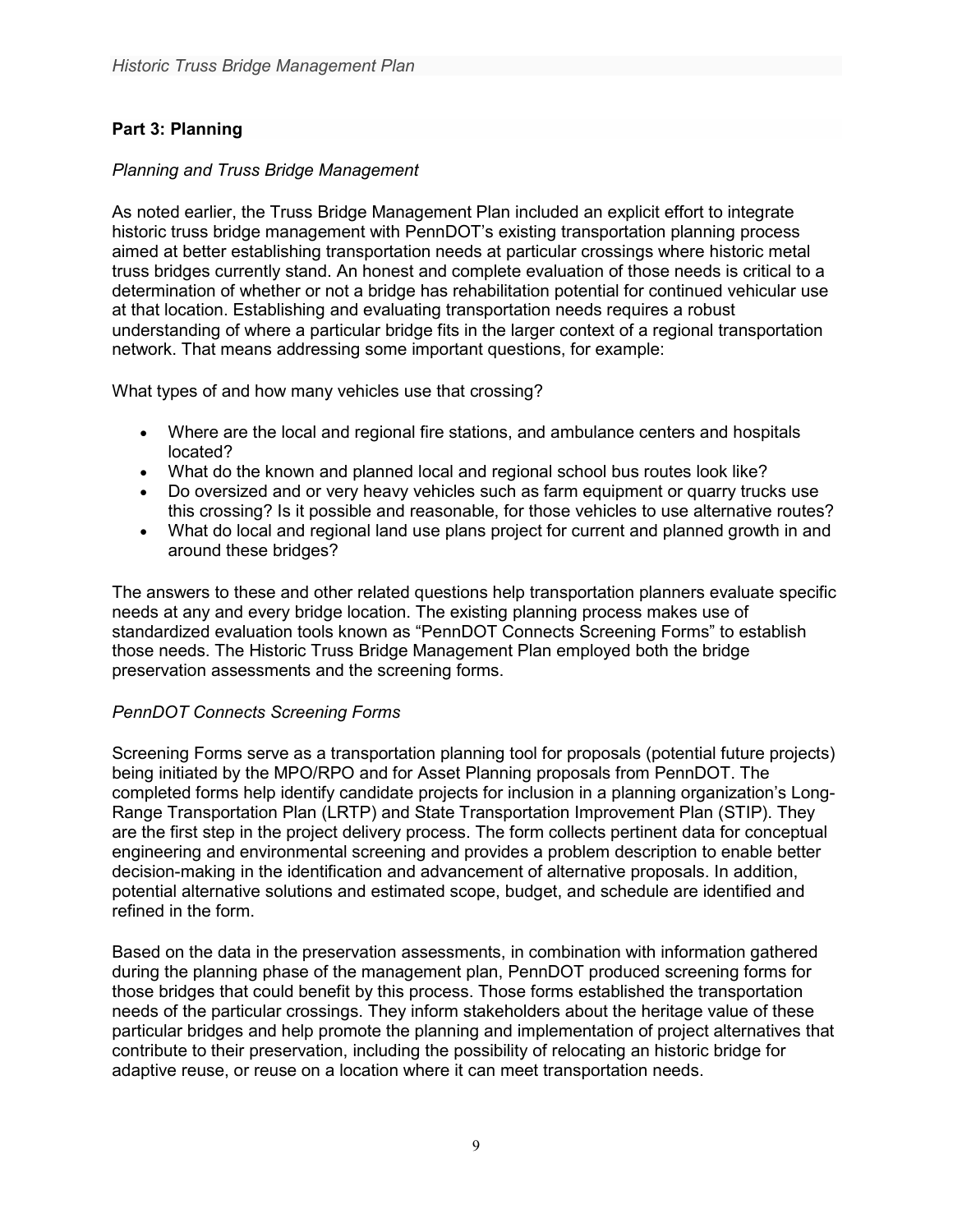The Historic Truss Bridge planning effort involved direct outreach to stakeholders including county or municipal bridge owners, MPOs and RPOs, historic preservation groups and advocates, and other stakeholders. PennDOT held 27 meetings statewide to discuss over 80 historic metal truss bridges. Meetings with these stakeholders resulted in a valuable exchange of information. Bridge owners learned about the history and significance of their bridges and gained insight on options for preservation and project advancement in the future. PennDOT also collected information from local sources regarding issues and uses of the bridge crossing, as well as future plans for the bridge and/or crossing (to the degree known). Adaptive reuse was also discussed, whether it be at a bridge's current location or at a new location including potential pedestrian crossing needs in the region. Additionally, outreach has been occurring, and will continue to occur, with other state agencies, such as DCNR and the SHPO, and with trail, preservation, and natural resource conservancies and nonprofit organizations to identify adaptive reuse opportunities at locations like trails and parks. This effort will help insure that when projects move from planning to design, project designers have all the tools and options available to implement projects that maximize the preservation opportunities for historic truss bridges.

As a result of these meetings over 30 historic metal truss bridges were identified as not capable of meeting the long term needs of these crossings, even with a sensitive rehabilitation, and were placed in PennDOT's historic bridge marketing program. PennDOT is proactively seeking adaptive reuse for these bridges and parties willing to assume ownership. In some cases, these bridges remain open to traffic with no plans to close the crossings except where the condition of the bridge deteriorates to where this is necessary, or in the event an adaptive use is identified. The expectation of this program is that these bridges can be marketed for adaptive use much longer than they might if marketed as part of a project. Experience has shown that the longer a bridge is marketed the more likely a party can be identified that needs a bridge of that particular type and length.

### **Part 4: Technical Manuals**

### *Technical Manual and Guidance*

A major component of the Historic Metal Truss Management Plan was the development of guidance for both the maintenance of the bridges and for the marketing of bridges for adaptive reuse.

### *The Maintenance Manual*

Proper and effective maintenance is probably the single most important factor in the preservation of metal truss bridges as safe, reliable and historic elements of a modern transportation network. The Maintenance Manual includes documented best practices, methods and materials recommendations for maintaining and preserving metal truss bridges. The manual draws from a variety of technical publications and manuals, and from American Society of Civil Engineers (ASCE) guidance and follows the Secretary of Interior's Standards for Rehabilitation. You can download the Maintenance Manual HERE.

### *The Adaptive Reuse Guidance*

When truss bridges can't be kept in service at their original locations, they sometimes can be preserved through adaptive reuse. This usually involves an entity such as a municipality, an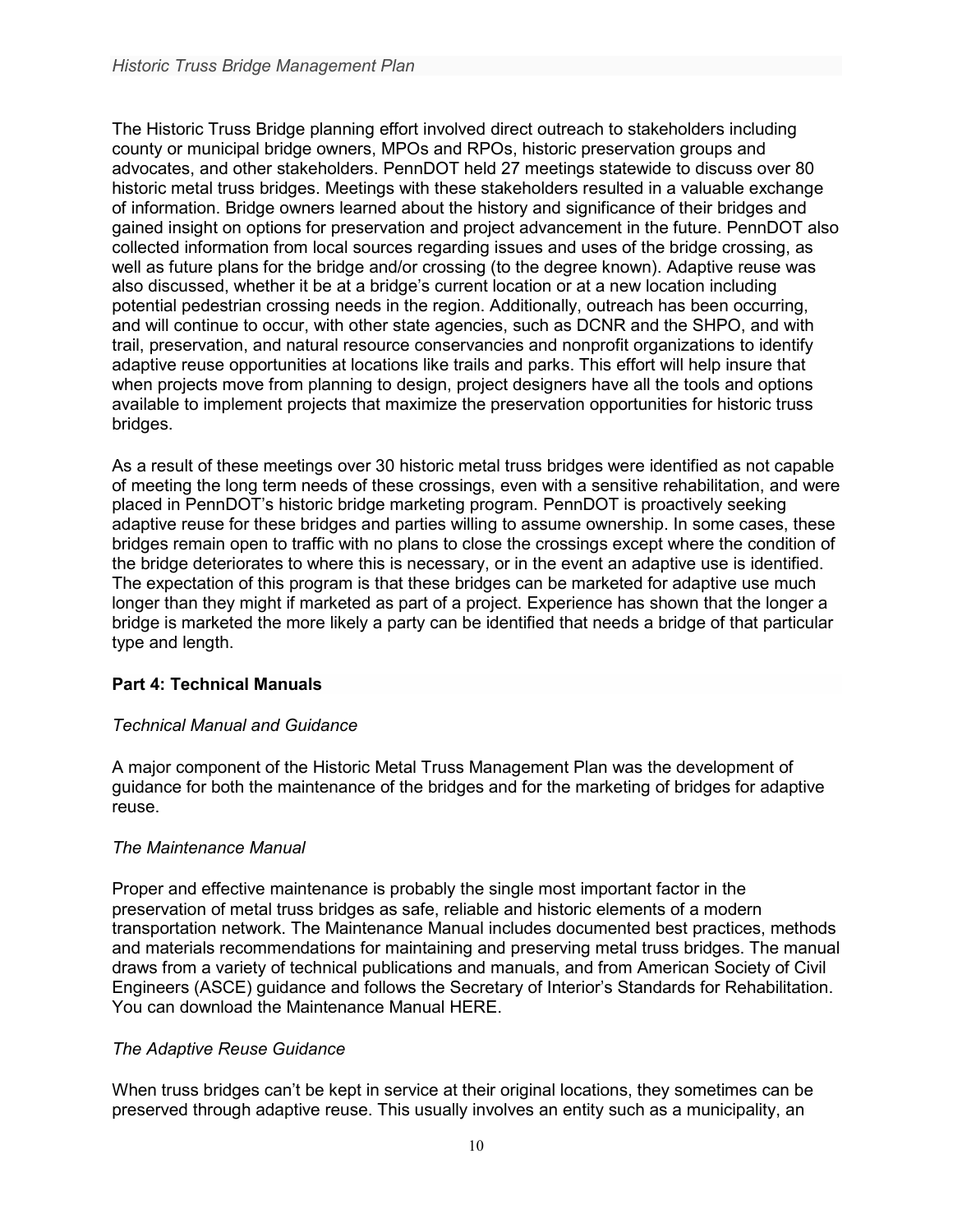agency, a non-profit organization, a university, or even a private individual acquiring the bridge. In most cases a bridge that's slated for reuse needs to be rehabilitated and moved to a new location to begin its new life. This process can involve some fairly complex legal, fiscal and engineering considerations. To help potential bridge owners navigate those complexities, PennDOT has developed some guidance for parties potentially interested in acquiring an historic metal truss bridge at our Bridge Marketing Page.

### **Part 5: Resources**

Below are links to helpful on-line resources, many of which were consulted during the development of the Pennsylvania plan. This list is by no means exhaustive, but we believe that citizens, agencies, local governments and advocates with an interest in historic bridge preservation will find the links useful.

# **State Historic Bridge Management Plans, Inventories and Agreements**

California: <https://dot.ca.gov/programs/environmental-analysis> Indiana: <https://www.in.gov/indot/2531.htm> Louisiana: [http://wwwsp.dotd.la.gov/Inside\\_LaDOTD/Divisions/Engineering/HBI/Pages/default.aspx](http://wwwsp.dotd.la.gov/Inside_LaDOTD/Divisions/Engineering/HBI/Pages/default.aspx) Maryland: [https://www.roads.maryland.gov/OPPEN/Maryland%20SHA%20Management%20Plan%20for%20Histo](https://www.roads.maryland.gov/OPPEN/Maryland%20SHA%20Management%20Plan%20for%20Historic%20Highway%20Bridges.pdf) [ric%20Highway%20Bridges.pdf](https://www.roads.maryland.gov/OPPEN/Maryland%20SHA%20Management%20Plan%20for%20Historic%20Highway%20Bridges.pdf) Michigan [https://www.michigan.gov/mdot/0,4616,7-151-9623\\_11154\\_11188---,00.html](https://www.michigan.gov/mdot/0,4616,7-151-9623_11154_11188---,00.html) Minnesota: <http://www.dot.state.mn.us/historicbridges/bridge/misc/mgmtplan.pdf> Missouri: <https://www.modot.org/historic-bridges> New Jersey: [http://www.state.nj.us/transportation/works/environment/pdf/NJHBD\\_statewide.pdf](http://www.state.nj.us/transportation/works/environment/pdf/NJHBD_statewide.pdf) Opens In A [New Window](http://www.state.nj.us/transportation/works/environment/pdf/NJHBD_statewide.pdf) New York: [https://www.dot.ny.gov/divisions/engineering/environmental](https://www.dot.ny.gov/divisions/engineering/environmental-analysis/repository/historicbridgemanagementplan.pdf)[analysis/repository/historicbridgemanagementplan.pdf](https://www.dot.ny.gov/divisions/engineering/environmental-analysis/repository/historicbridgemanagementplan.pdf) Ohio: [http://www.dot.state.oh.us/divisions/planning/environment/cultural\\_resources/HISTORIC\\_BRIDGES/Pa](http://www.dot.state.oh.us/divisions/planning/environment/cultural_resources/HISTORIC_BRIDGES/Pages/default.aspx) [ges/default.aspx](http://www.dot.state.oh.us/divisions/planning/environment/cultural_resources/HISTORIC_BRIDGES/Pages/default.aspx) Rhode Island: <https://ahs-inc.biz/assets/uploads/files/RI-Bridges.pdf> Tennessee: <https://www.tn.gov/content/tn/tdot/structures-/historic-bridges.html> Texas: <https://www.txdot.gov/inside-txdot/division/environmental/historic-bridge.html> Vermont: <https://vtrans.vermont.gov/historic-bridges> Virginia: <http://www.virginiadot.org/programs/resources/01-r11.pdf>

# **Agencies**

FHWA Historic Bridge Page: <https://www.environment.fhwa.dot.gov/histpres/bridges.asp> PA SHPO: <http://www.phmc.pa.gov/preservation/Pages/default.aspx> PennDOT Cultural Resources: [https://www.penndot.gov/ProjectAndPrograms/Cultural%20Resources/Pages/default.aspx:](https://www.penndot.gov/ProjectAndPrograms/Cultural%20Resources/Pages/default.aspx)

# **Organizations and Advocates**

Preservation Pennsylvania:<http://www.preservationpa.org/>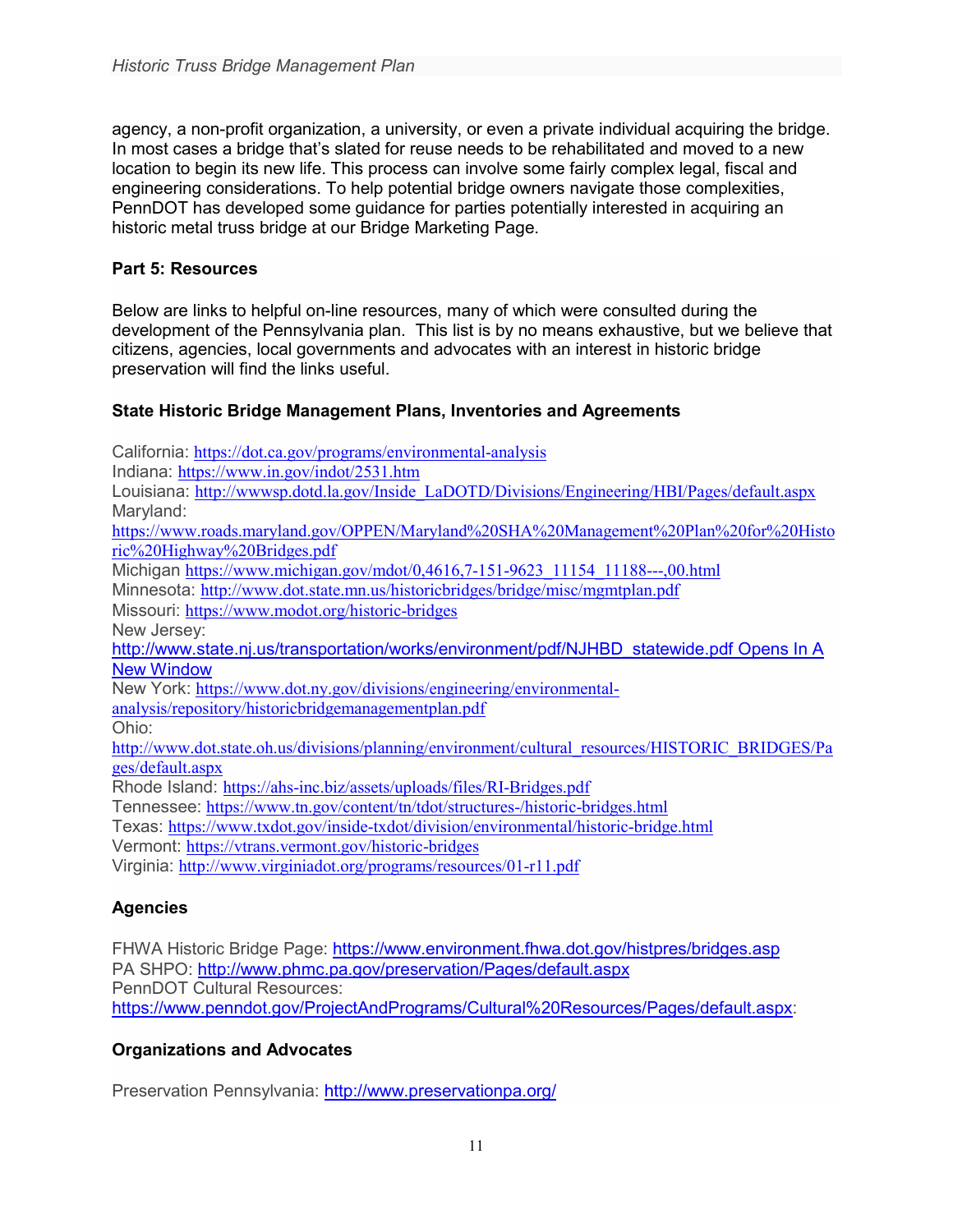Pennsylvania Planning Organizations Map: [https://www.dot.state.pa.us/typ/index\\_files/MPOsandRPOs.htm](https://www.dot.state.pa.us/typ/index_files/MPOsandRPOs.htm) Bridge Hunter: <https://bridgehunter.com/pa/> Historic Bridges of PA: [http://historicbridges.org/map\\_penn.php](http://historicbridges.org/map_penn.php) Historic Bridge Foundation: <http://historicbridgefoundation.com/> National Trust for Historic Preservation: "How to Preserve Historic Bridges": [https://savingplaces.org/stories/10-on-tuesday-how-to-preserve-historic](https://savingplaces.org/stories/10-on-tuesday-how-to-preserve-historic-bridges#.WNJ4HWf_q70)[bridges#.WNJ4HWf\\_q70](https://savingplaces.org/stories/10-on-tuesday-how-to-preserve-historic-bridges#.WNJ4HWf_q70) Working Bridges: [www.workinbridges.org](http://www.workinbridges.org/)

### **Other Resources**

AASHTO Historic Bridges Community of Practice: [http://environment.transportation.org/pdf/communities\\_of\\_practice/histbridges.pdf](http://environment.transportation.org/pdf/communities_of_practice/histbridges.pdf) Opens In A [New Window](http://environment.transportation.org/pdf/communities_of_practice/histbridges.pdf) Bridge Basics: <http://pghbridges.com/basics.htm> PA Historic Bridges: Connecting our Past and Future (Video): <https://www.youtube.com/watch?v=96Kf8f8ee5E> TRB Best Practices and Lessons Learned on the Preservation and Rehabilitation of Historic bridges: [http://onlinepubs.trb.org/onlinepubs/nchrp/docs/NCHRP25-25\(66\)\\_FR.pdf](http://onlinepubs.trb.org/onlinepubs/nchrp/docs/NCHRP25-25(66)_FR.pdf) TRB Context on Historic Bridge Types: [http://onlinepubs.trb.org/onlinepubs/archive/NotesDocs/25-25\(15\)\\_FR.pdf](http://onlinepubs.trb.org/onlinepubs/archive/NotesDocs/25-25%2815%29_FR.pdf)

# **Glossary**

**Fracture-critical:** In bridge terminology, a design that includes sections under tension whose failure would probably cause a portion of the bridge, or even the entire bridge, to collapse.

**Integrity:** In the context of The National Register of Historic Places, which defines integrity as the ability of a property to convey its historic significance by retaining aspects of its original location, design, setting, materials, workmanship, feeling, and association.

**Long Range Transportation Plan (LRTP**)**:** The Long-Range Transportation Plan is a 20+ year strategy and capital improvement program developed to guide the effective investment of public funds in multimodal transportation facilities.

**National Environmental Policy Act (NEPA):** The National Environmental Policy Act (NEPA) is a United States environmental law that promotes the enhancement of the environment and established the President's Council on Environmental Quality (CEQ). The law was enacted on January 1, 1970.

**National Register of Historic Places:** The United States federal government's official list of districts, sites, buildings, structures, and objects deemed worthy of preservation.

**National Register Criteria:** The quality of significance in American history, architecture, archeology, engineering, and culture is present in districts, sites, buildings, structures, and objects that possess integrity of location, design, setting, materials, workmanship, feeling, and association and